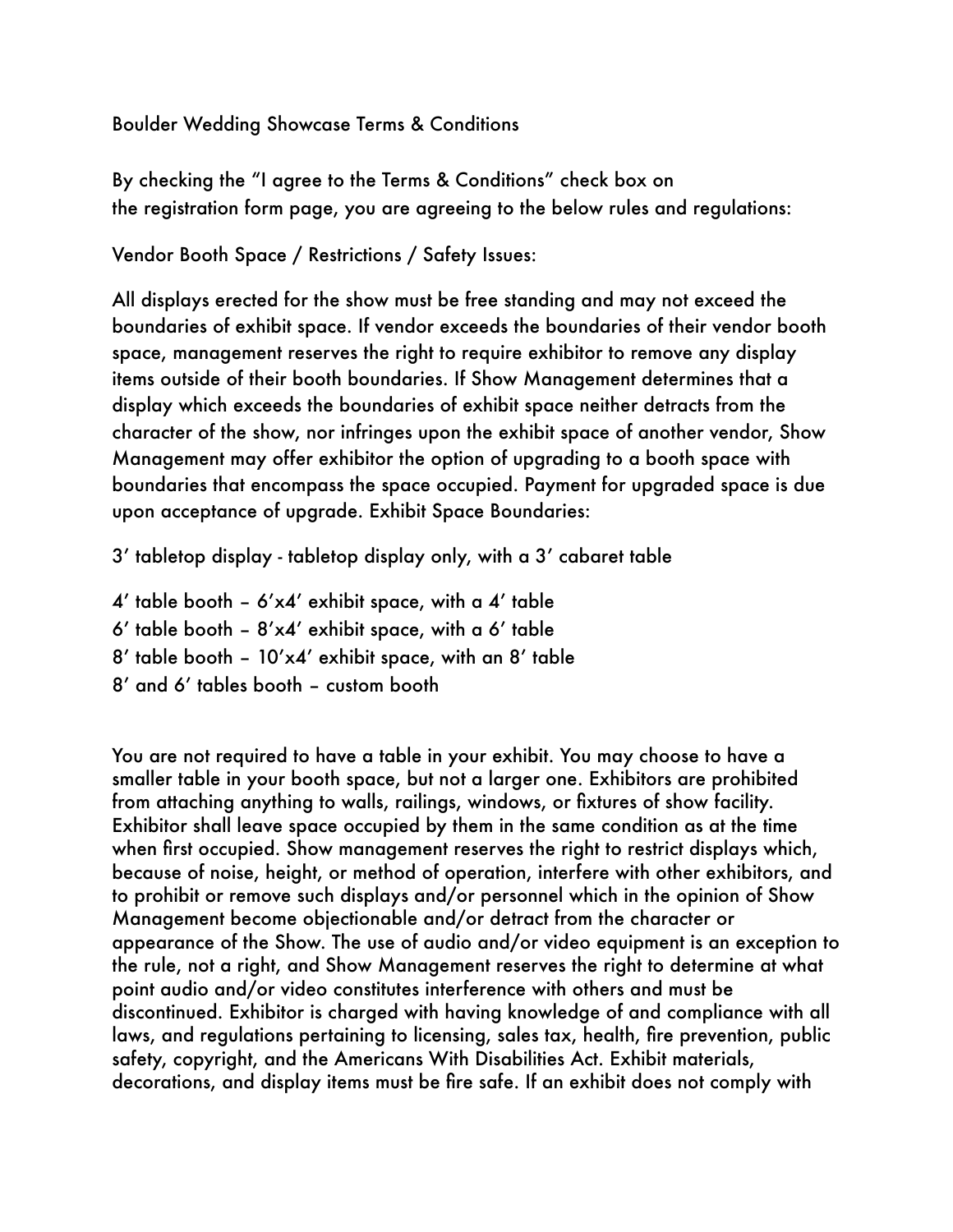these regulations, or otherwise presents a hazard or danger, Show Management may remove the exhibit with no liability for refund of exhibit fees.

Limitations on Sharing of Booths and Distribution of Promotional Materials:

Exhibitors will be permitted to demonstrate products and/or services, solicit orders, and distribute advertising materials (including but not limited to signs, literature, or business cards) only from their assigned exhibit space, and only for products and/or services which are provided in the exhibitors normal operation of business. Distribution of display or advertising materials from non-exhibitors, and distribution of advertising materials in aisles, registration areas, lounges, seating areas, or grounds of show facility is prohibited. Show Management reserves the right at its sole discretion to determine if a breach of this clause exists. Exhibitor may not assign its contract for exhibit space or permit any other person or company to use any part of such space. Exhibitor agrees to be held liable for any unauthorized use of its exhibit space and that the damages to Show Management resulting from each unauthorized use will be set at a dollar amount equal to the fee for the Exhibitor's space in the show.

## Care of Premises:

Neither Exhibitor, nor its guests or clients will cause damage to the premises, or permit anything to be done whereby the premises will in any manner be injured, marred, or defaced. Exhibitor will not make, or allow to be made, any alteration of premises. The premises shall be inspected before and after the Event to ascertain any damage, which might have occurred during the event or during pre or post production for the event. Client agrees to indemnify Boulder Theater and/or Rembrandt Yard (Whichever building such damage occurred in) for any damage to the buildings, furniture, or fixtures, including, but not limited to, any damage to the concert hall, seats, walls, dressing rooms, stage, flooring, carpets, art work, windows, furniture, and appliances. Artwork and furniture may not be moved by anyone other than Show Management, and nothing shall be placed against, attached to, or in any way come in contact with artwork.

Liability and Indemnification:

Reasonable precautions will be taken by Show Management to protect persons and property during the show, however, neither Show Management, show facilities, nor representatives of any of the same, shall be responsible for the personal safety of the Exhibitor or its representatives from injury, nor for the safety of the property of the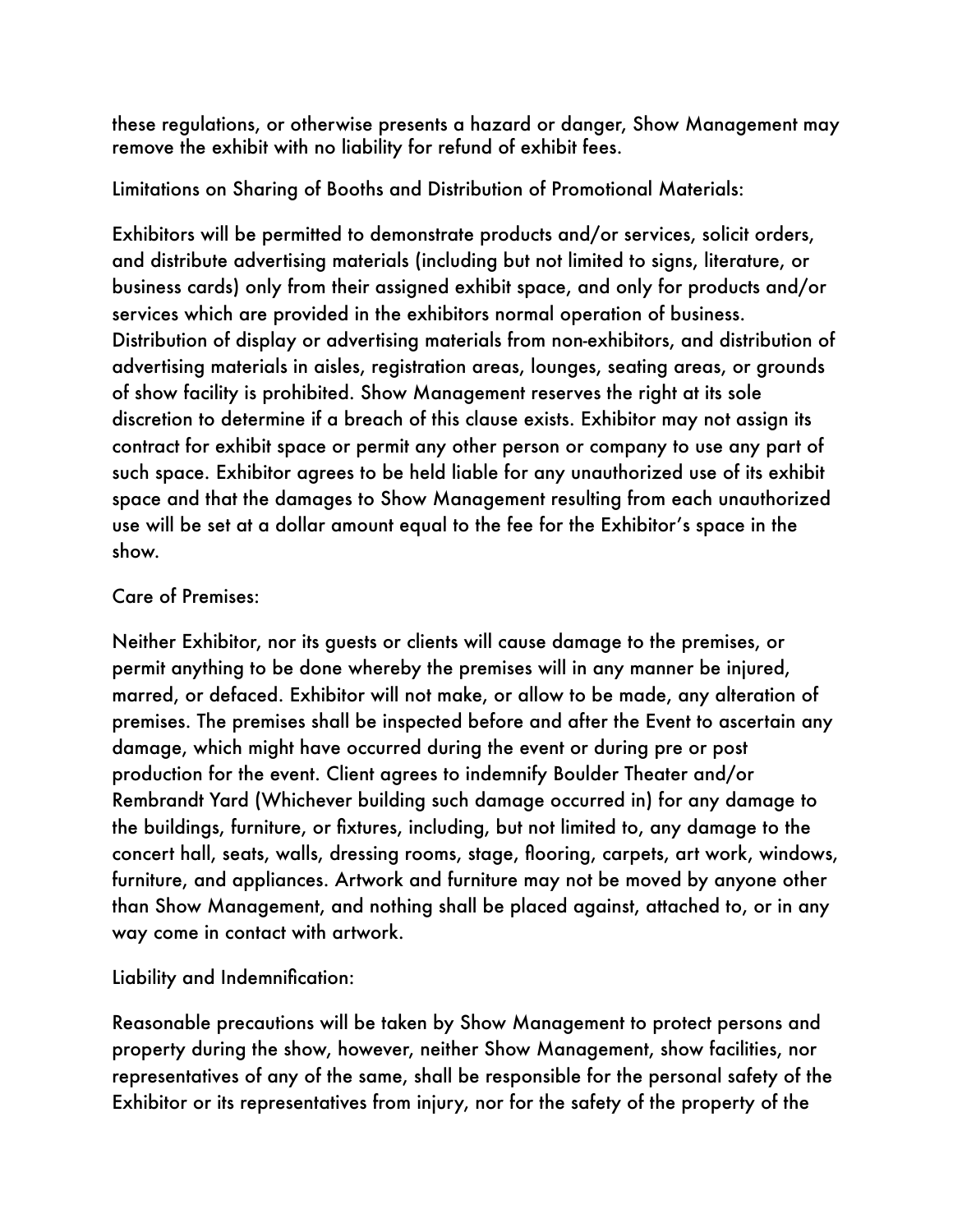Exhibitor from damage or theft. Exhibitor waives all claims of every kind against Show Management, show facilities, and representatives of the same including, without limitation, all claims for damages based on personal property damage, destruction, loss or theft, personal injury or death, and any other act or failure to act of Show Management. Exhibitor agrees to indemnify and hold Show Management harmless from all claims, including expenses, damages, costs, and attorney's fees, by Exhibitor, Exhibitor's agents, employees, contractors, or by any other person, arising out of any act or omission in any way related to Exhibitor's participation in the show.

#### Emergency Situations:

In the event of, and including, but not limited to any fires, strikes, wars, or acts of God, or other emergency prevents the show from being held, Show Management may retain such part of Exhibitor's rental as shall be required to compensate management for all expenses incurred up to the time such contingency shall have occurred.

# Payment Terms / Cancellation Policy:

Exhibitor shall not be permitted to bring any equipment or display material into the show without prior full payment of exhibitor fees. If payments are not made in accordance with the due dates specified within this agreement, Show Management may terminate this agreement and reassign space to another Exhibitor. Exhibitor shall pay a fee of \$20.00 if any check presented for payment is returned by bank. If exhibitor chooses to pay by credit card they will be charged a \$30 processing fee. Cancellations received in writing 60 or more days prior to the event will be accepted, and one-half of the deposit shall be refunded. No refunds will be issued for cancellations received within 60 days of the event. Show management reserves the right to cancel this Exhibitor agreement for any reason by giving 15 days written notice to the Exhibitor. In the event that Show Management cancels this agreement, the liability of Show Management shall be limited to a return of any amounts paid by Exhibitor without interest or penalty, subject to the above terms and conditions.

Exclusivity and Limitation of Exhibit Categories:

Show Management reserves the right to determine the eligibility of any company to exhibit in the show and further reserves the right to reject or cancel any application and / or limit the number of exhibitors in any category. Misrepresentation of category by Exhibitor during show application will result in Exhibitor's application being rejected.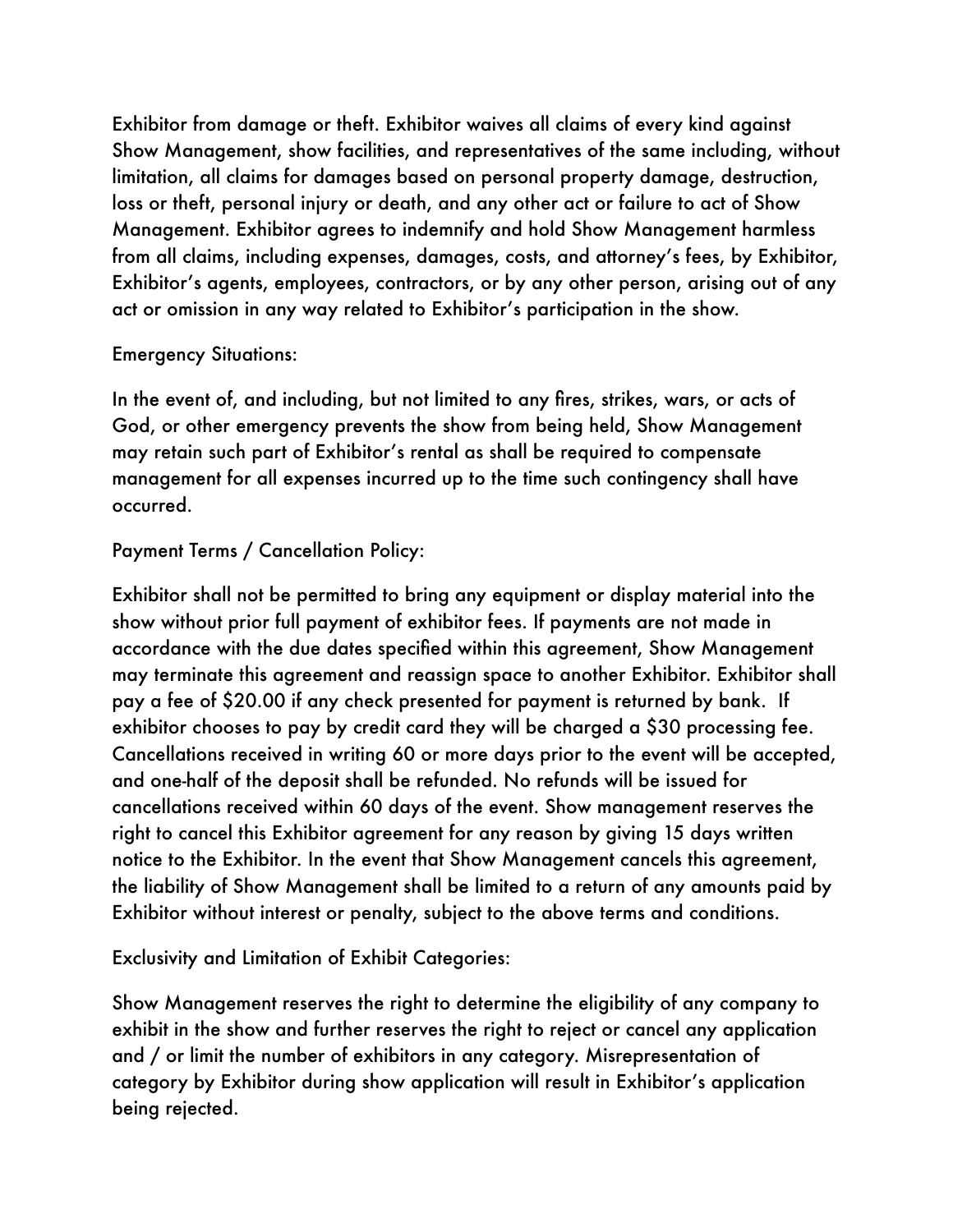#### Booth Space Assignment:

Show Management will make best efforts to assign the exhibit size and location of Exhibitors choice, however, Show Management reserves the right to alter the show floor plan and/or reassign the location of Exhibitor. In the event of relocation of Exhibitor's space, Exhibitor will receive a refund of the cost differential, if any, between the original and relocated exhibit. Exhibitor agrees that Show Management shall not be liable to exhibitor for any loss or damage suffered by exhibitor by such reason of such relocation.

## Attendee List:

A list of attending brides will be made available to Exhibitors only, and is not included with bridal bag inserts. Exhibitor agrees that the list shall remain the property of Show Management, and Exhibitor agrees not to sell, lend, or otherwise transfer the list to any other business or individual for any reason. Exhibitor agrees to be held liable for any unauthorized use of the list and that the damages to Show Management resulting from each unauthorized use will be set at a dollar amount equal to the price of Exhibitor's space in the show.

## Bridal Bag Inserts:

With the purchase of a bag insert, we will include one piece of vendor provided advertising material. Materials to be provided at vendors cost, and must be dropped off at Rembrandt Yard no later than 1 week before date of show. Bag inserts do not include leads from show.

## Conflicting Agreements:

The agreements between Show Management and Show Facilities, service contractor, and labor organizations shall supersede the agreement between Show Management and exhibitor.

Publicity / Use of Photos or Video:

Exhibitor agrees that Show Management may list the Exhibitor in show promotional materials for this, and any future shows, and use photography and/or video taken at the show for publicity purposes without compensation to Exhibitor.

Arbitration: